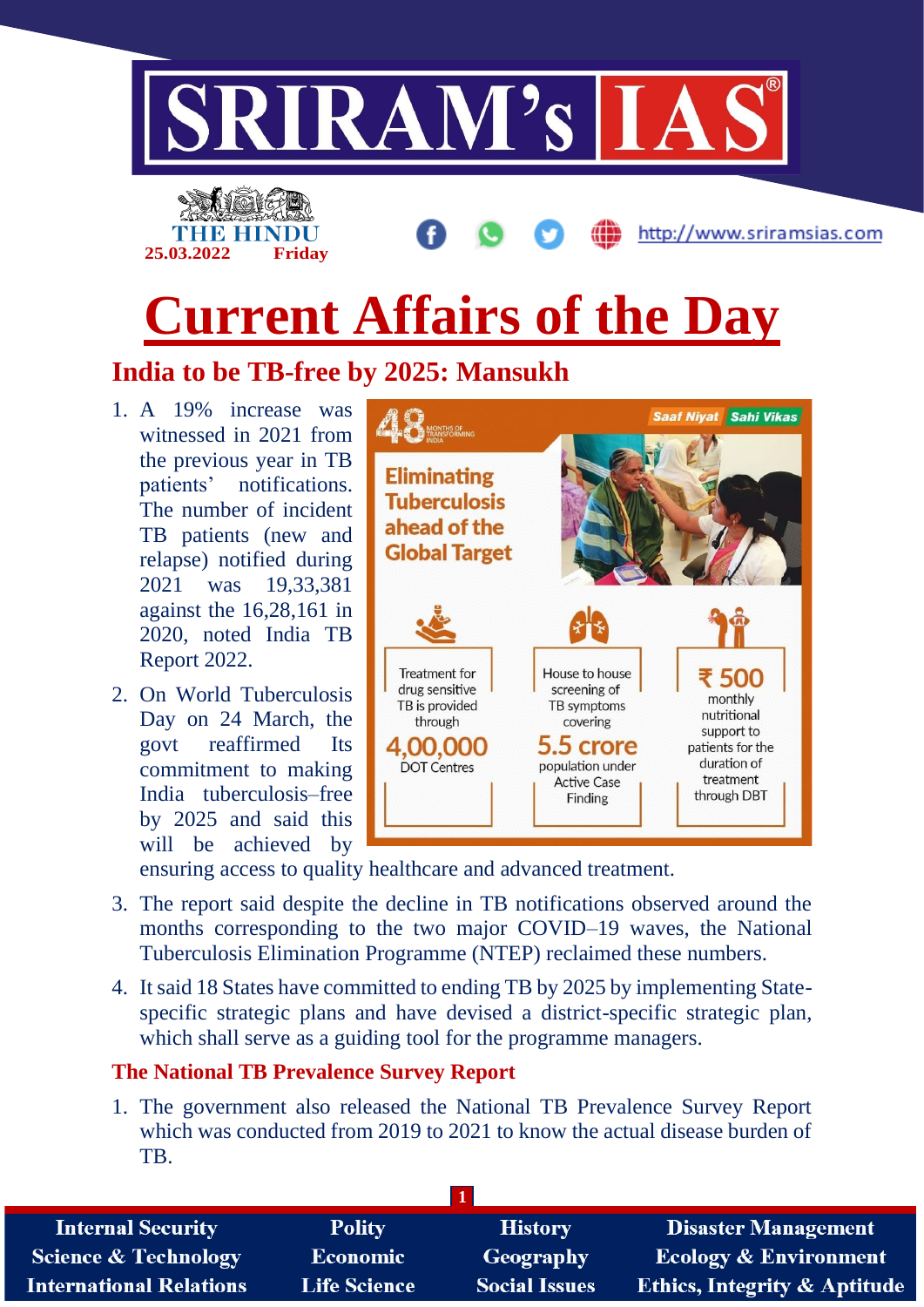

- 2. The reports said there has been an increase in the mortality rate due to all forms of TB between 2019 and 2020 by 11%.
- 3. The survey report said the prevalence of microbiologically confirmed pulmonary tuberculosis (PTB) among 15 years and above in India was 316/lakh population with the highest PTB prevalence of 534/lakh in Delhi and the lowest PTB prevalence of 115/lakh in Kerala.

## **Farm income fell in four States: panel**

1. The Centre vowed to double farmers' income between 2015 and 2022, but by the midway point, farm families in Jharkhand actually saw their average monthly income drop by about 30%.

**25.03.2022 Friday**



2. In its report on

the demand for grants for agriculture submitted to the Lok Sabha, a parliamentary standing committee asked why the Centre remained a "mute spectator" while farmers' income declined in four States between 2015-16 and 2018-19.

- 3. Over the same period, nationwide farm income rose 27%, which is still well short of the trajectory needed to achieve the goal of doubling income this year.
- 4. The committee recommended that the Department of Agriculture and Farmer Welfare "should formulate a special team to figure out the reasons for falling farmers' income in those States and take some course corrective measures so that the doubling of farmers income is not lost sight of."

| <b>Internal Security</b>        | <b>Polity</b>       | <b>History</b>       | Disaster Management                     |
|---------------------------------|---------------------|----------------------|-----------------------------------------|
| <b>Science &amp; Technology</b> | <b>Economic</b>     | Geography            | <b>Ecology &amp; Environment</b>        |
| <b>International Relations</b>  | <b>Life Science</b> | <b>Social Issues</b> | <b>Ethics, Integrity &amp; Aptitude</b> |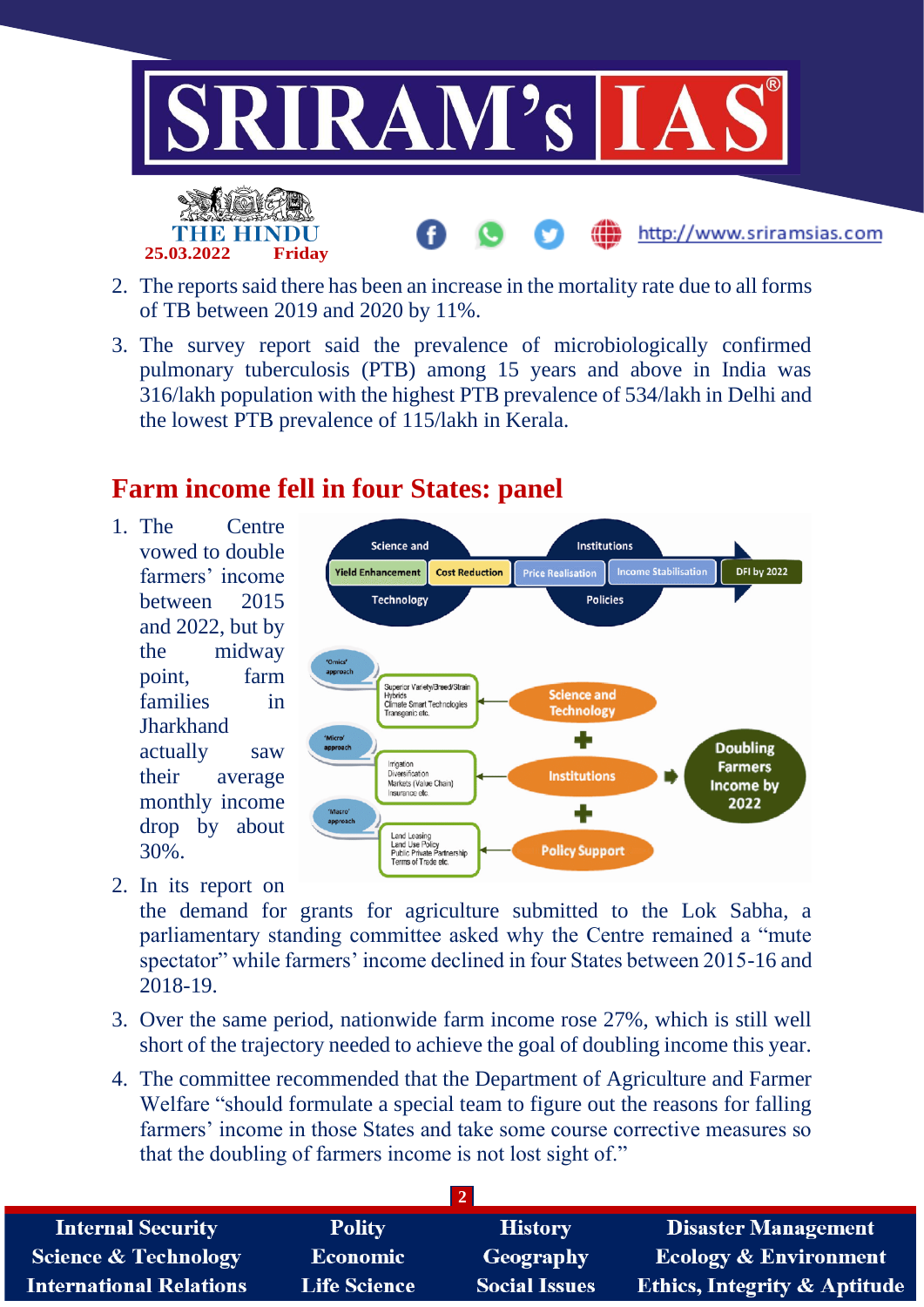

http://www.sriramsias.com



### **The Doubling Farmers' Income (DFI) committee:**

- 1. The Doubling Farmers' Income (DFI) Committee had calculated the 2015-16 baseline by extrapolating the survey data of the National Statistical Organisation from 2012-13, calculating the national average monthly income of a farm family in that year was ₹8,059.
- 2. By the time the next NSO survey was conducted in 2018-19, monthly income had risen 27% to ₹10,218.
- 3. In Jharkhand, however, a farm family's average income fell from ₹7,068 to ₹4,895 over the same period. In Madhya Pradesh, it fell from ₹9,740 to ₹8,339, in Nagaland, from ₹11,428 to ₹9,877, and for Odisha, it dipped marginally from ₹5,274 to ₹5,112.

### **Declining budgets for farmers:**

- 1. The panel also noted that while the department's budgetary allocation may have risen in absolute terms, it has consistently declined in percentage terms during the second term of the Narendra Modi-led government.
- 2. In the 2019-20 Budget, announced just before Lok Sabha polls, the department received 4.7% of total allocations. That proportion has dropped every year since, and in 2022-23, the department's Budget accounted for only 3.1% of the total.

# **'Humanitarian truce' in Tigray for aid: Ethiopia**



| <b>Internal Security</b>        | <b>Polity</b>       | <b>History</b>       | <b>Disaster Management</b>              |
|---------------------------------|---------------------|----------------------|-----------------------------------------|
| <b>Science &amp; Technology</b> | <b>Economic</b>     | Geography            | <b>Ecology &amp; Environment</b>        |
| <b>International Relations</b>  | <b>Life Science</b> | <b>Social Issues</b> | <b>Ethics, Integrity &amp; Aptitude</b> |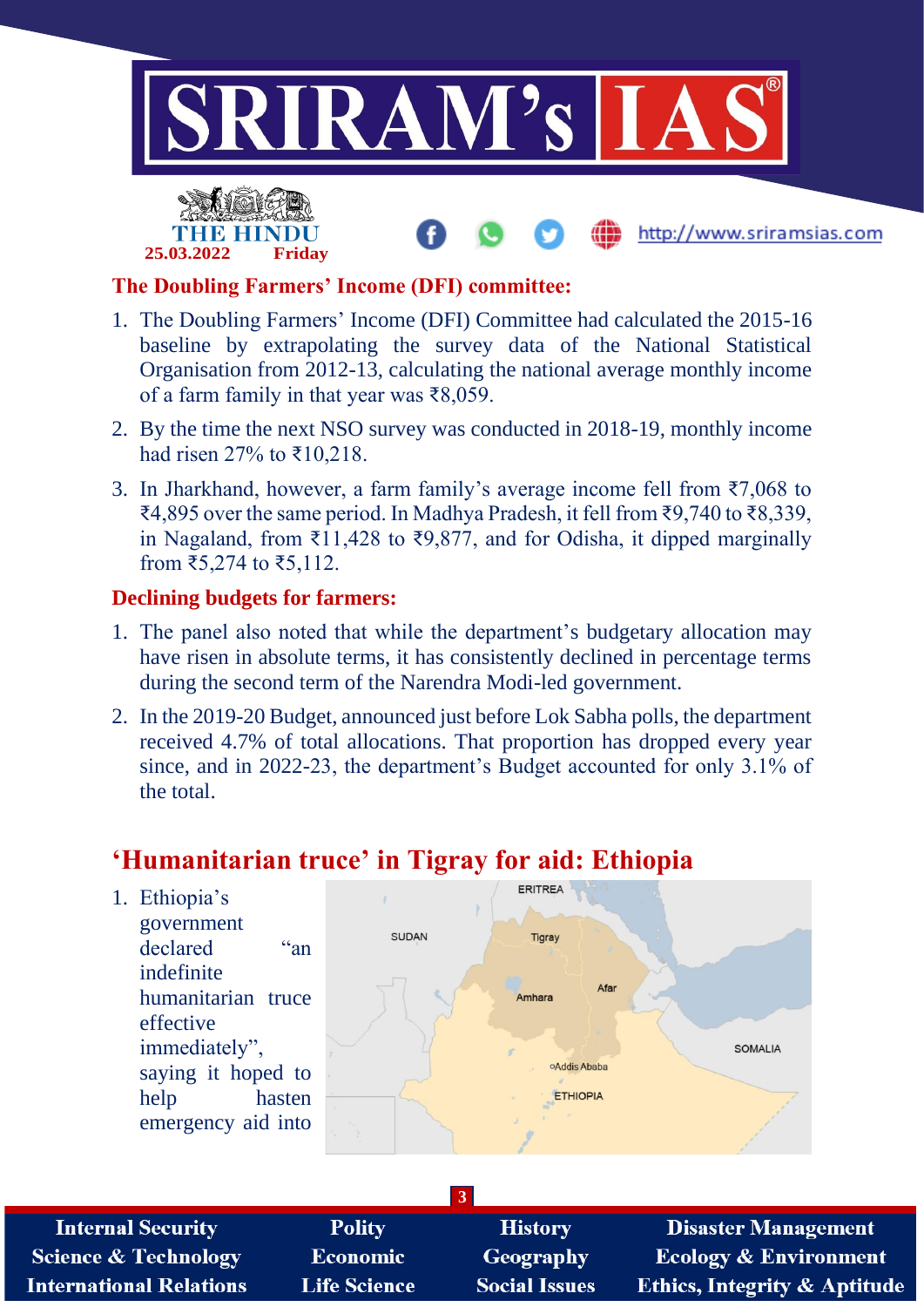



the Tigray region, where hundreds of thousands face starvation.

2. Since the war broke out in northern Ethiopia in November 2020, thousands have died, and many more have been forced to flee their homes as the conflict has expanded from Tigray to neighbouring regions of Amhara and Afar.

# **Fuel retailers lost \$2.25 bn in revenue on price freeze: Moody's**

- 1. Fuel retailers IOC, BPCL and HPCL together lost about \$2.25 billion in revenue for keeping petrol and diesel prices on hold during elections in five states, including Uttar Pradesh.
- 2. State fuel retailers did not revise petrol and diesel rates for a record 137 days despite prices of crude oil rising to \$120 per barrel compared with about \$82 in early November when the hiatus began.
- 3. Higher crude oil prices will also result in raised working capital needs, spurring incremental borrowings for refiners. Poorer earnings combined with higher borrowings will weaken the credit metrics of these companies, the agency said.

# **Technology can make policing better — and also more dangerous**

Marginalised communities risk coming under undue surveillance and suspicion.

#### **Technology in investigation and maintaining law and order: Predictive policing**

1. The second phase of the Inter-operable Criminal Justice System (ICJS) is set to be completed by 2026 with increased use of artificial intelligence, fingerprint systems and other tools of predictive policing.



http://www.sriramsias.com

| <b>Internal Security</b>        | <b>Polity</b>       | <b>History</b>       | <b>Disaster Management</b>              |
|---------------------------------|---------------------|----------------------|-----------------------------------------|
| <b>Science &amp; Technology</b> | <b>Economic</b>     | Geography            | <b>Ecology &amp; Environment</b>        |
| <b>International Relations</b>  | <b>Life Science</b> | <b>Social Issues</b> | <b>Ethics, Integrity &amp; Aptitude</b> |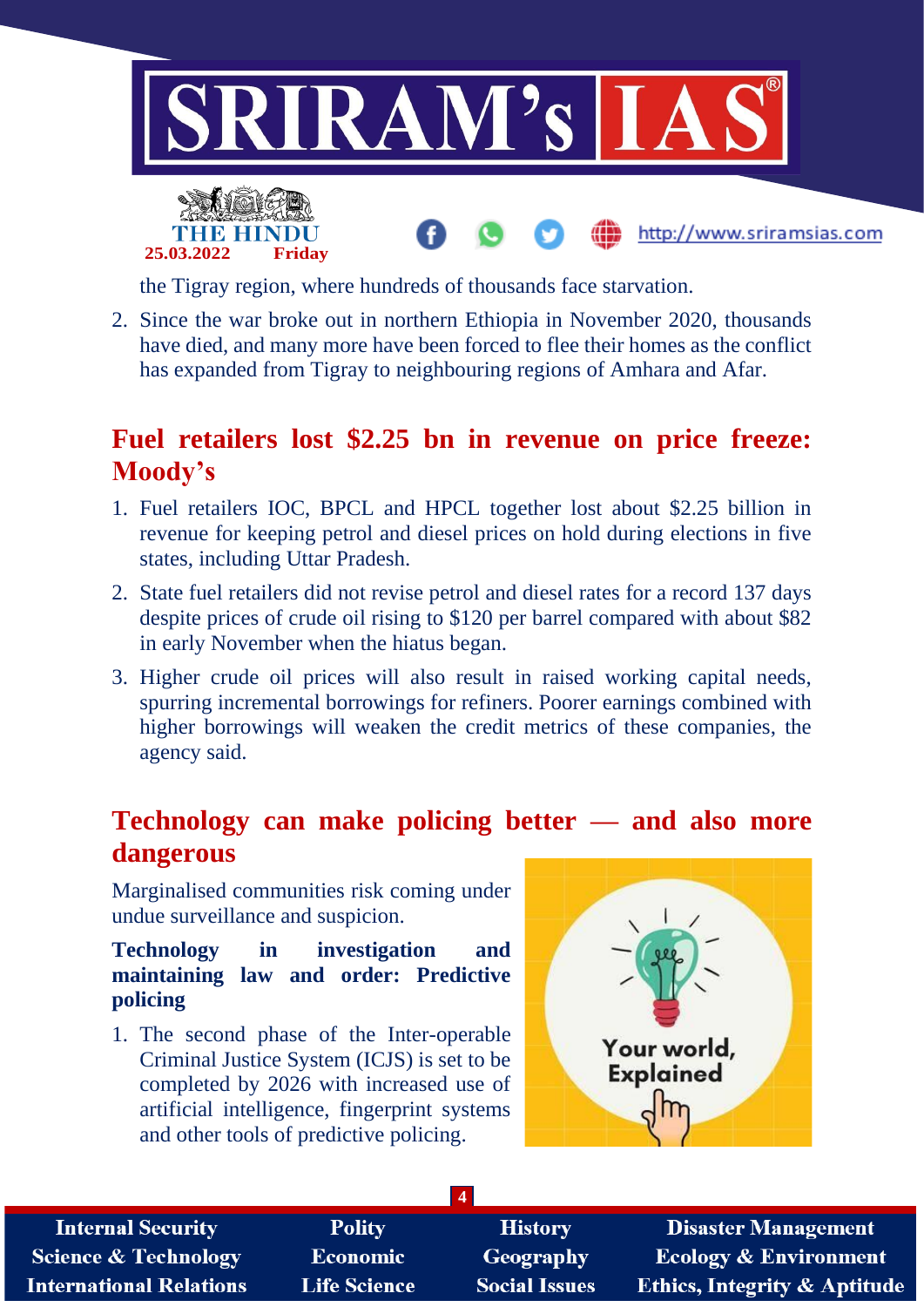

http://www.sriramsias.com



2. One crore fingerprints had already been uploaded and if these were available to all police stations as part of the Crime and Criminal Tracking Network System (CCTNS), there would no longer be any need to pursue criminals.

## **Concerns around Predictive policing**

- 1. The enthusiasm for generating and cross-referencing data to make policing more efficient ignores privacy concerns and structural faults of policing.
- 2. The Supreme Court in K.S Puttaswamy declared a fundamental right to informational privacy as paramount and noted that any measure that sought to collect information or surveil must be legal, necessary, and proportionate.
- 3. State surveillance for policing needs to be re-evaluated in this light, given that policing replicates existing casteist notions of who criminals are, and how they are to be controlled.
- 4. The existing systems of ICJS and CCTNS empower the state to crossreference data between different pillars of the criminal justice system in the name of creating efficient police infrastructure.
- 5. Beyond this, integrating "fingerprint-based criminal record data fetching system" to the list of predictive policing practices will give birth to mass surveillance, particularly of certain oppressed caste communities, based on little evidence.

### **Prejudice in law and order:**

- 1. With the introduction of the commissionerate system in Bhopal and Indore, members of Vimukta and Adivasi communities are being summoned by the police to get their records updated with copies of their Aadhaar cards and photographs as part of "Operation clean".
- 2. Data related to work, family members, fingerprints etc are being collected through vague notices that make no mention of the law under which they have been invoked or include any cogent reasons for the summoning of an individual.
- 3. This effectively means that even after being acquitted by the courts, a person continues to be an object of policing. Mere suspicion or FIRs filed against an individual are sufficient to trigger the discretionary powers of the police.

| <b>Internal Security</b>        | <b>Polity</b>       | <b>History</b>       | <b>Disaster Management</b>              |
|---------------------------------|---------------------|----------------------|-----------------------------------------|
| <b>Science &amp; Technology</b> | <b>Economic</b>     | Geography            | <b>Ecology &amp; Environment</b>        |
| <b>International Relations</b>  | <b>Life Science</b> | <b>Social Issues</b> | <b>Ethics, Integrity &amp; Aptitude</b> |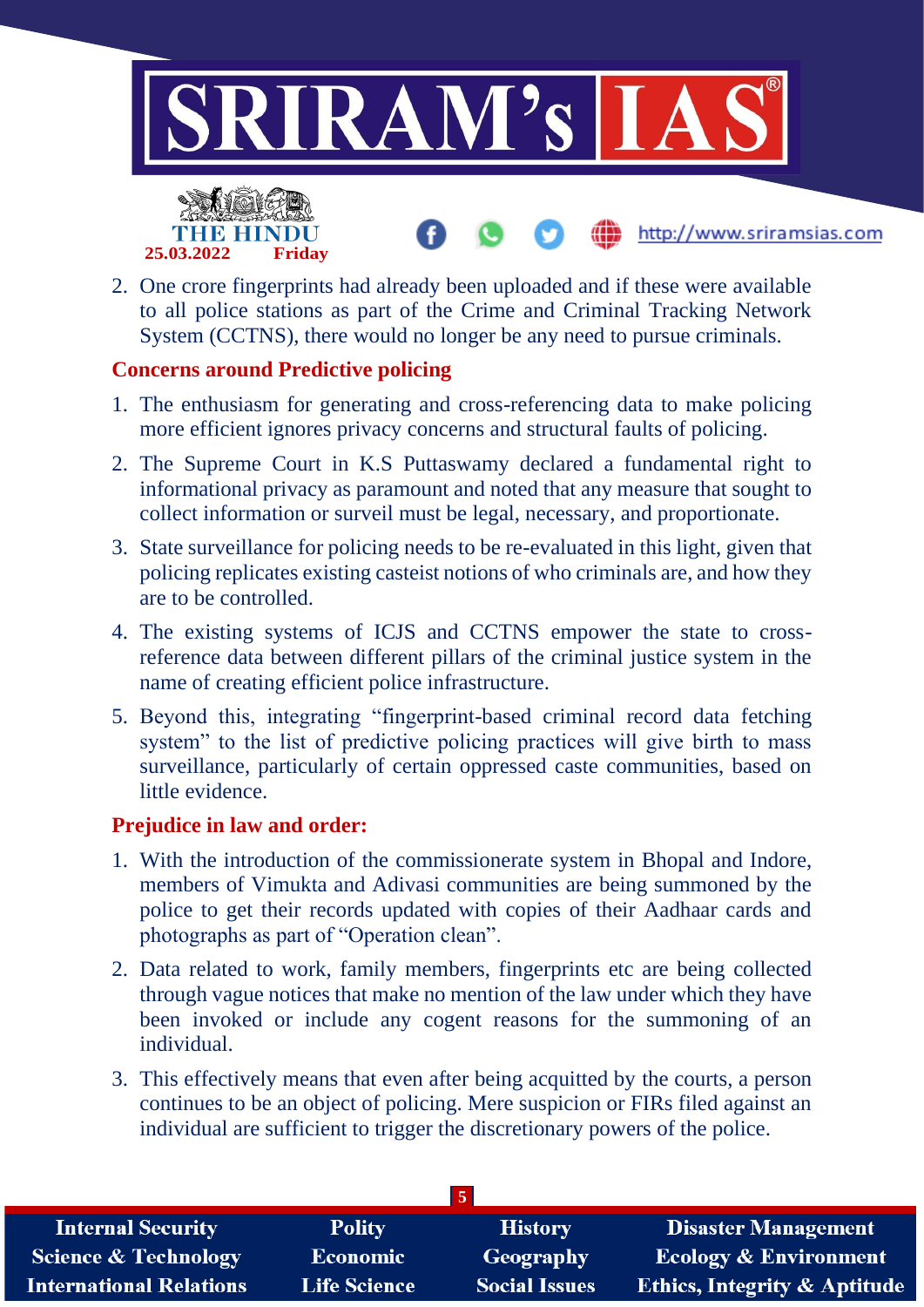

4. Those subject to policing rarely include dominant caste persons with resources, who may have even been convicted of a crime.

This has an all-encompassing impact on the lives and livelihood of these oppressed communities. They are forced to live in informal settlements in urban spaces which are heavily surveilled. With the interlinking of policing data, across different jurisdictions and centralised through the ICJS, this targeting runs the risk of being replicated as a pan-India phenomenon.

# **The worsening hunger problem of India's poor**

There is a need to acknowledge the problem of food insecurity and take immediate action, including allocating sufficient resources to address the issue.

#### **Pandemic restrictions and disastrous consequences**



- 1. Two years ago, the imposition of the national lockdown in India had disastrous consequences for the working poor, especially the migrant labour.
- 2. In October 2020, The Right to Food Campaign and associated organisations had conducted the first Hunger Watch survey (HW-I). The main objective of HW-I was to document the economic distress and hunger caused by the lockdowns and catalyse public action for relief.
- 3. Covering close to 4,000 people in 11 states, the survey highlighted the extent of widespread hunger and a deterioration in the quality of diets compared to the pre-pandemic period.
- 4. In 2021, India was hit by a devastating second wave of infections. While no nationwide lockdowns were announced, the speed and severity of the spread meant inevitable disruptions to lives and livelihoods.
- 5. Most states imposed curfews and restrictions on economic activity. The economy contracted by 6.6 per cent in 2020-21. While the economy is estimated to grow at 8.9 per cent in 2021-22, the low base effect means that per capita incomes have still not recovered to pre-pandemic levels. Unemployment rates continue to be high.

|                                 |                     | -6                   |                                         |
|---------------------------------|---------------------|----------------------|-----------------------------------------|
| <b>Internal Security</b>        | <b>Polity</b>       | <b>History</b>       | <b>Disaster Management</b>              |
| <b>Science &amp; Technology</b> | <b>Economic</b>     | <b>Geography</b>     | <b>Ecology &amp; Environment</b>        |
| <b>International Relations</b>  | <b>Life Science</b> | <b>Social Issues</b> | <b>Ethics, Integrity &amp; Aptitude</b> |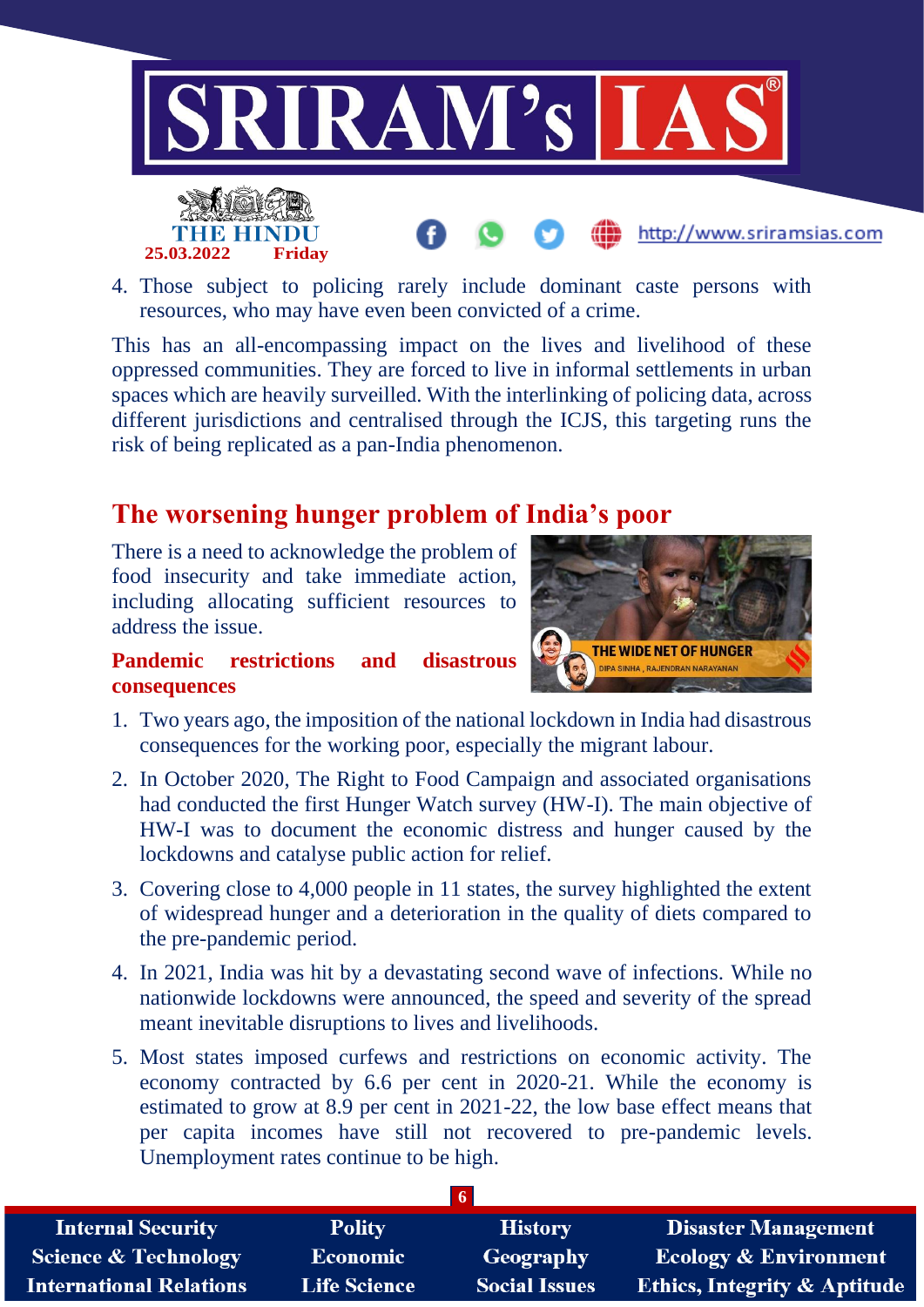

6. Given the prolonged nature of the pandemic and the spike in indebtedness caused by unforeseen medical expenditures through the second wave, it was important to capture the continued economic distress.

### **The Hunger Watch survey (HW-II)**

**25.03.2022 Friday**

- 1. The survey focused on understanding food and income insecurities among the informal sector.
- 2. Food insecurity was widespread 79 per cent of the overall sample reported experiencing at least one of the eight conditions of food insecurity from the Food and Agriculture Organisation's Global Food Insecurity Experience Scale (GFIES) in the month preceding the survey.
- 3. The eight conditions range from worrying about not having enough food, to not being able to eat a diet of sufficient quality or quantity, to running out of food and having to go without eating a whole day. A quarter of the sample reported "severe" food insecurity, that is, they experienced seven or eight of the conditions.
- 4. The situation was worse in urban areas, where 87 per cent reported any food insecurity, and 28 per cent reported severe food insecurity, compared to rural areas where the numbers were 76 per cent and 24 per cent respectively.
- 5. Nearly one-third of the respondents said that they or someone in their household had slept without eating in the month preceding the survey and 36 per cent said they had had to skip meals.
- 6. This is a slight improvement compared to HW-I, where 48 per cent said that they had slept without eating at least once and 46 per cent said they had had to skip meals.

The bulk of the poor relies on cereals for food security. However, in HW-II only one in three households said that their consumption of cereals was sufficient for their needs. Two-thirds of households could not afford cooking gas in the month before the survey. This was higher in rural areas than urban.

| <b>Internal Security</b>        | <b>Polity</b>       | <b>History</b>       | <b>Disaster Management</b>              |  |
|---------------------------------|---------------------|----------------------|-----------------------------------------|--|
| <b>Science &amp; Technology</b> | <b>Economic</b>     | Geography            | <b>Ecology &amp; Environment</b>        |  |
| <b>International Relations</b>  | <b>Life Science</b> | <b>Social Issues</b> | <b>Ethics, Integrity &amp; Aptitude</b> |  |